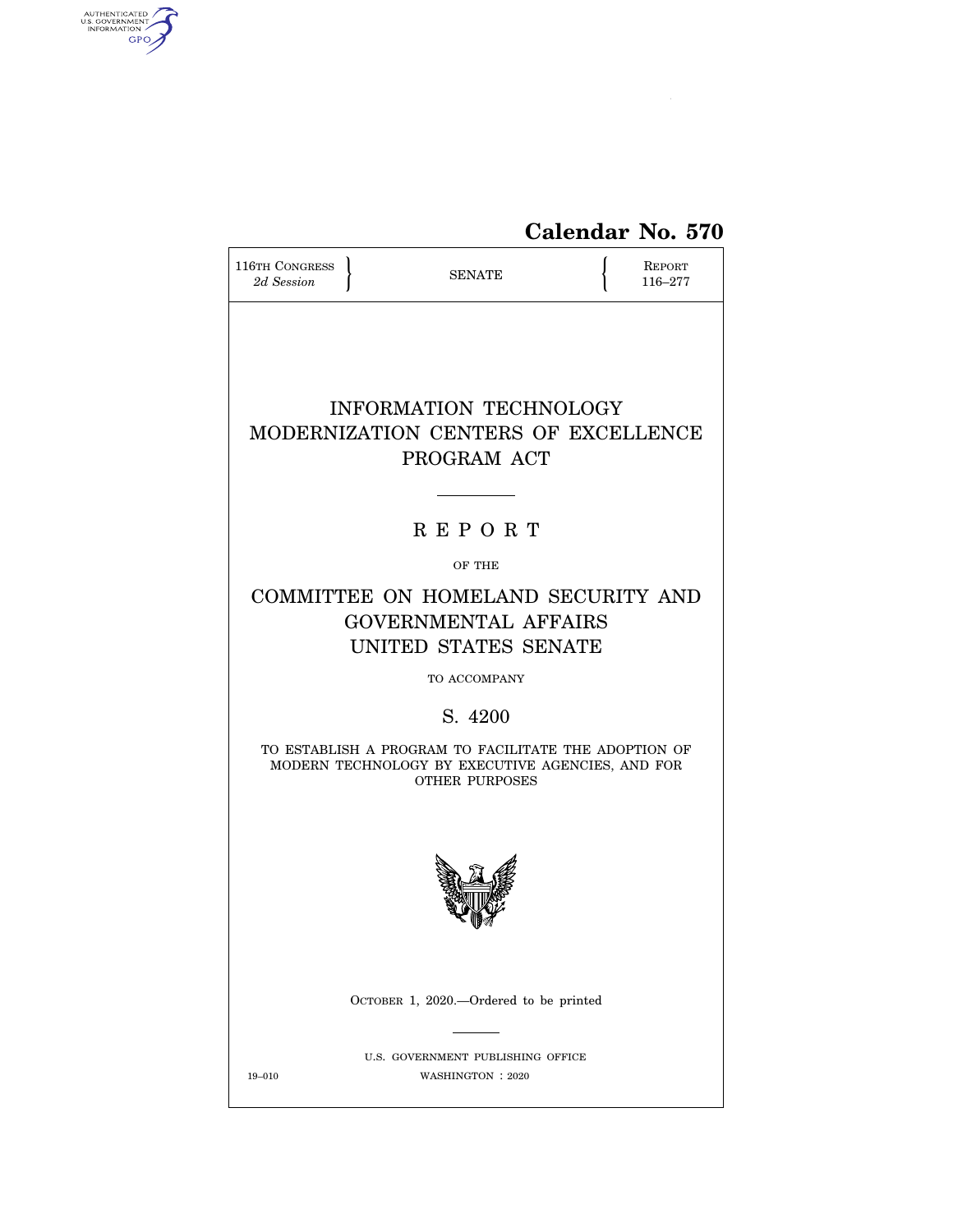#### COMMITTEE ON HOMELAND SECURITY AND GOVERNMENTAL AFFAIRS

RON JOHNSON, Wisconsin, *Chairman* 

ROB PORTMAN, Ohio RAND PAUL, Kentucky JAMES LANKFORD, Oklahoma MITT ROMNEY, Utah RICK SCOTT, Florida MICHAEL B. ENZI, Wyoming JOSH HAWLEY, Missouri

GARY C. PETERS, Michigan THOMAS R. CARPER, Delaware MAGGIE HASSAN, New Hampshire KAMALA D. HARRIS, California KYRSTEN SINEMA, Arizona JACKY ROSEN, Nevada

GABRIELLE D'ADAMO SINGER, *Staff Director*  JOSEPH C. FOLIO III, *Chief Counsel*  PATRICK J. BAILEY, *Chief Counsel for Governmental Affairs*  DAVID M. WEINBERG, *Minority Staff Director*  ZACHARY I. SCHRAM, *Minority Chief Counsel*  MICHELLE M. BENECKE, *Minority Senior Counsel*  ANDREW C. COHEN, *Minority Brookings Fellow*  LAURA W. KILBRIDE, *Chief Clerk*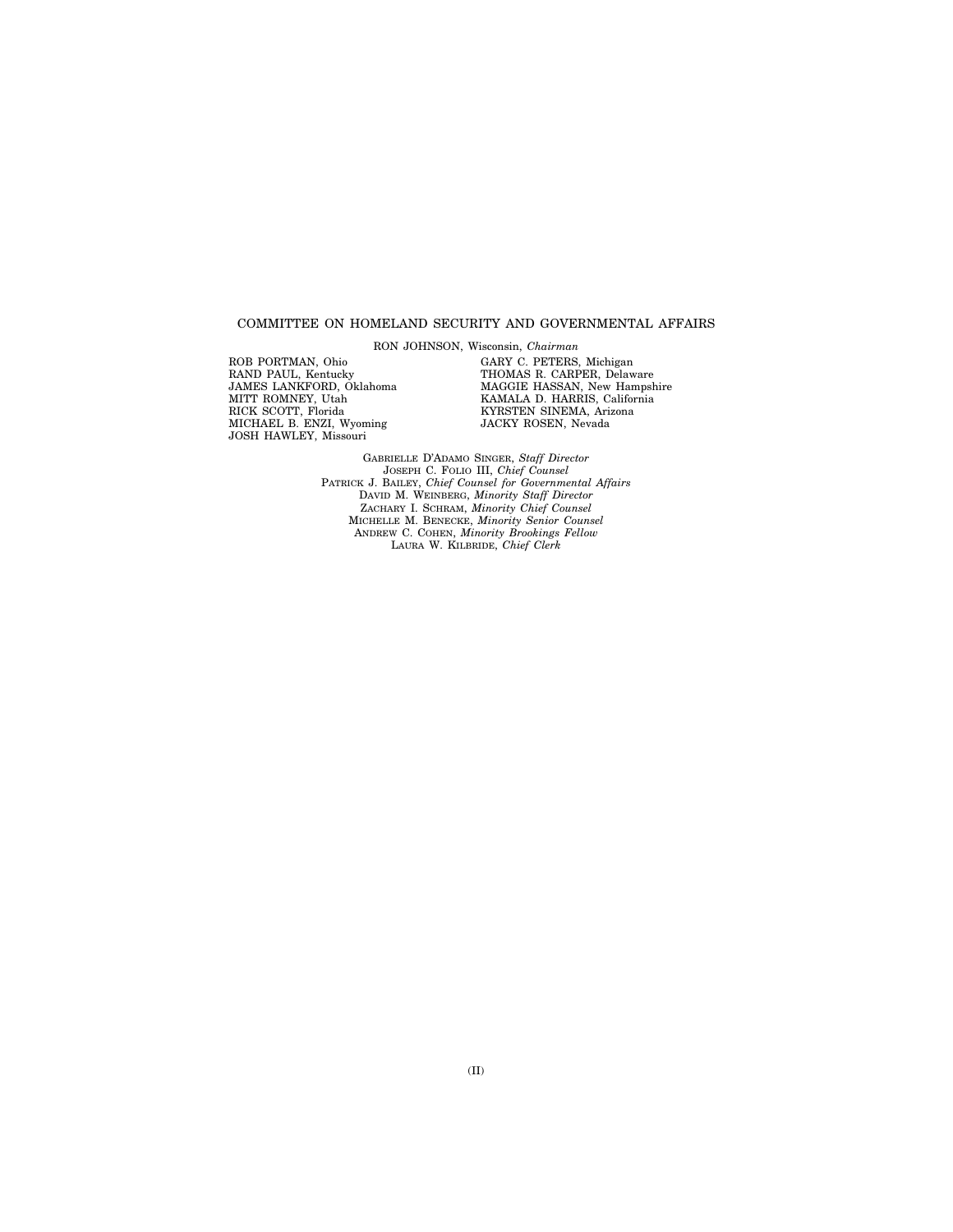# **Calendar No. 570**

Page

116TH CONGRESS **REPORT** 2d Session **116–277** 

## INFORMATION TECHNOLOGY MODERNIZATION CENTERS OF EXCELLENCE PROGRAM ACT

OCTOBER 1, 2020.—Ordered to be printed

Mr. JOHNSON, from the Committee on Homeland Security and Governmental Affairs, submitted the following

## R E P O R T

#### [To accompany S. 4200]

### [Including cost estimate of the Congressional Budget Office]

The Committee on Homeland Security and Governmental Affairs, to which was referred the bill (S. 4200) to establish a program to facilitate the adoption of modern technology by executive agencies, and for other purposes, having considered the same, reports favorably thereon with an amendment in the nature of a substitute and recommends that the bill, as amended, do pass.

### **CONTENTS**

## I. PURPOSE AND SUMMARY

The purpose of S. 4200, the Information Technology Modernization Centers of Excellence Program Act, is to codify the General Services Administration's (GSA) Centers of Excellence (COE) program, which facilitates the adoption of modern information technology (IT) acquisition and utilization of best practices at Federal agencies.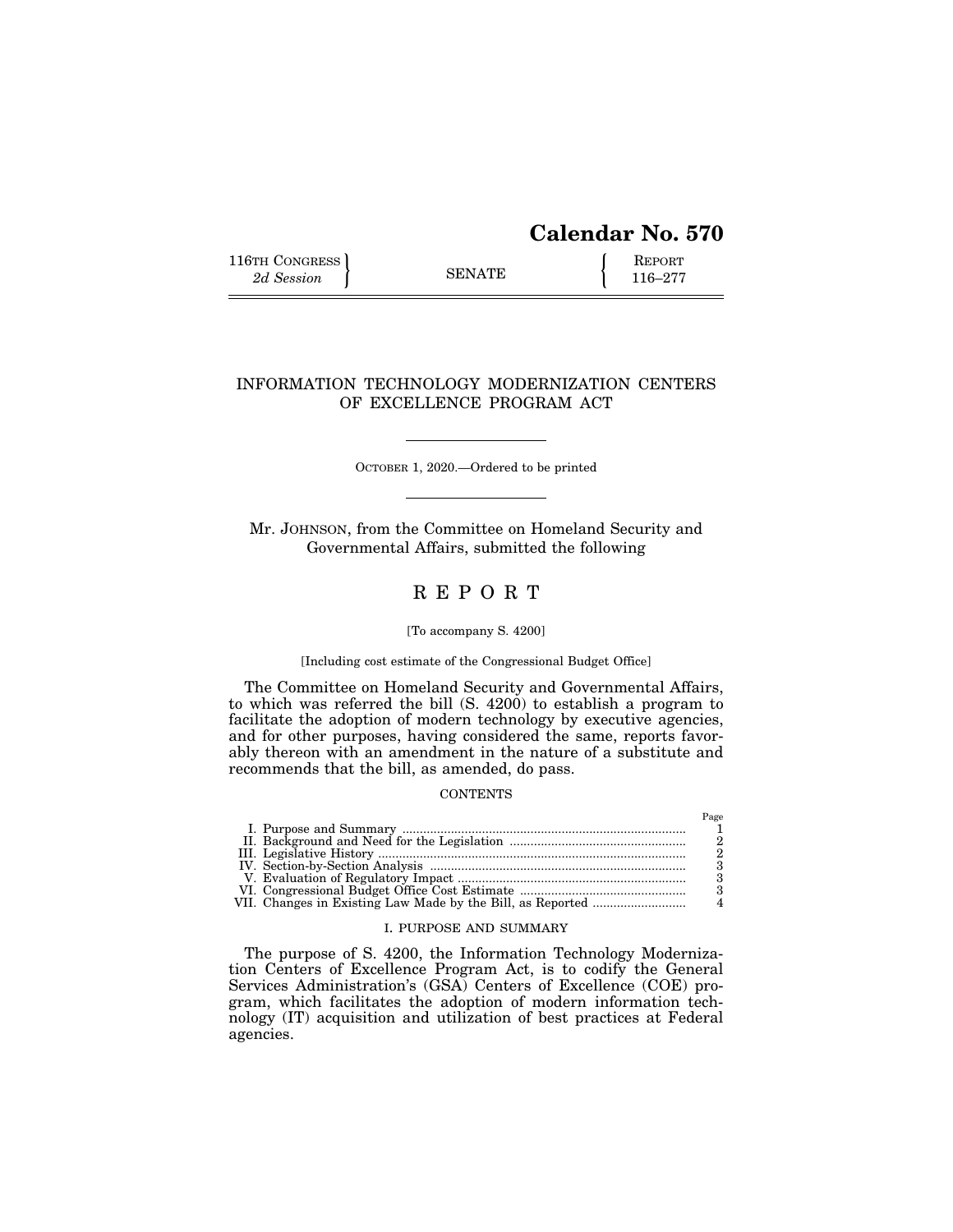#### II. BACKGROUND AND THE NEED FOR LEGISLATION

After learning a painful lesson when its rollout of the Affordable Care Act was derailed by an inadequate government website, Healthcare.gov, the Obama administration recognized the need for in-house IT expertise that could be utilized by the whole of the Federal Government as a service to assist agencies with IT acquisition and development.1 On March 19, 2014, then-GSA Administrator Dan Tangherlini announced the creation of 18F, named for the street address of GSA's headquarters.2 Designed to operate as the Federal Government's version of a Silicon Valley tech startup, 18F successfully recruited IT talent into the Federal Government on the promise of serving their country in an emerging field.3 Although 18F developed a solid track record of solving discrete problems at Federal agencies, IT leaders in the Federal government began to realize that, while solving small, discrete problems for Federal agencies is a valuable resource, greater efforts were needed to improve IT infrastructure, culture, and practices to prevent problems from occurring in the first place.

To take a more whole-of-agency approach, the Office of American Innovation and GSA established the COE program, designed to transform the entire IT infrastructure of a single Federal agency, and then use that process to replicate successes and avoid pitfalls when modernizing IT at other Federal agencies.<sup>4</sup> The "lighthouse" agency for the new concept was the United States Department of Agriculture (USDA).5 The GSA COE team and USDA officials focused on five key areas to transform the large, federated bureau: cloud adoption, infrastructure modernization, customer experience, service delivery analytics and contact centers.<sup>6</sup>

Recognizing the early successes of the COE program at USDA, S. 4200 codifies the COE program and requires that the program assist agencies in utilizing commercial cloud and other IT platforms. It also requires program officials to coordinate with the Department of Homeland Security (DHS) regarding cybersecurity best practices. The program sunsets after seven years.

#### III. LEGISLATIVE HISTORY

S. 4200 was introduced on July 2, 2020, by Senators Rob Portman (R–OH) and Margaret Wood Hassan (D–NH). The bill was referred to the Committee on Homeland Security and Governmental Affairs. The Committee considered S. 4200 at a business meeting on July 22, 2020.

<sup>1</sup>Daniel Castro, *The Rise and Fall of 18F*, fedscoop (Feb. 6, 2018), https://www.fedscoop.com/

rise-fall-18f/. 2 Jason Miller, *GSA envisions 18F will be the new hub of digital innovation*, Fed. News Network, Mar. 19, 2014, https://federalnewsnetwork.com/technology-main/2014/03/gsa-envisions-18f-

<sup>&</sup>lt;sup>3</sup> Frank R. Konkel, *GSA's New Tech Leader Says Group is Read for Its Pixar Moment*, Nextgov, Nov. 30, 2016, https://www.nextgov.com/cio-briefing/2016/11/gsas-new-tech-leader-says-

<sup>&</sup>lt;sup>4</sup> Frank R. Konkel, *White House Unveils Latest Plan to Fix Government Technology*, Nextgov, Dec. 14, 2017, https://www.nextgov.com/it-modernization/2017/12/white-house-unveils-it-modernization-center-excellence/144572/. 5Mark Rockwell, *USDA reports success with centers of excellence program*, FCW, Jun. 28,

<sup>2018,</sup> https://fcw.com/articles/2018/06/28/usda-coe-phase2.aspx 6 *Id.*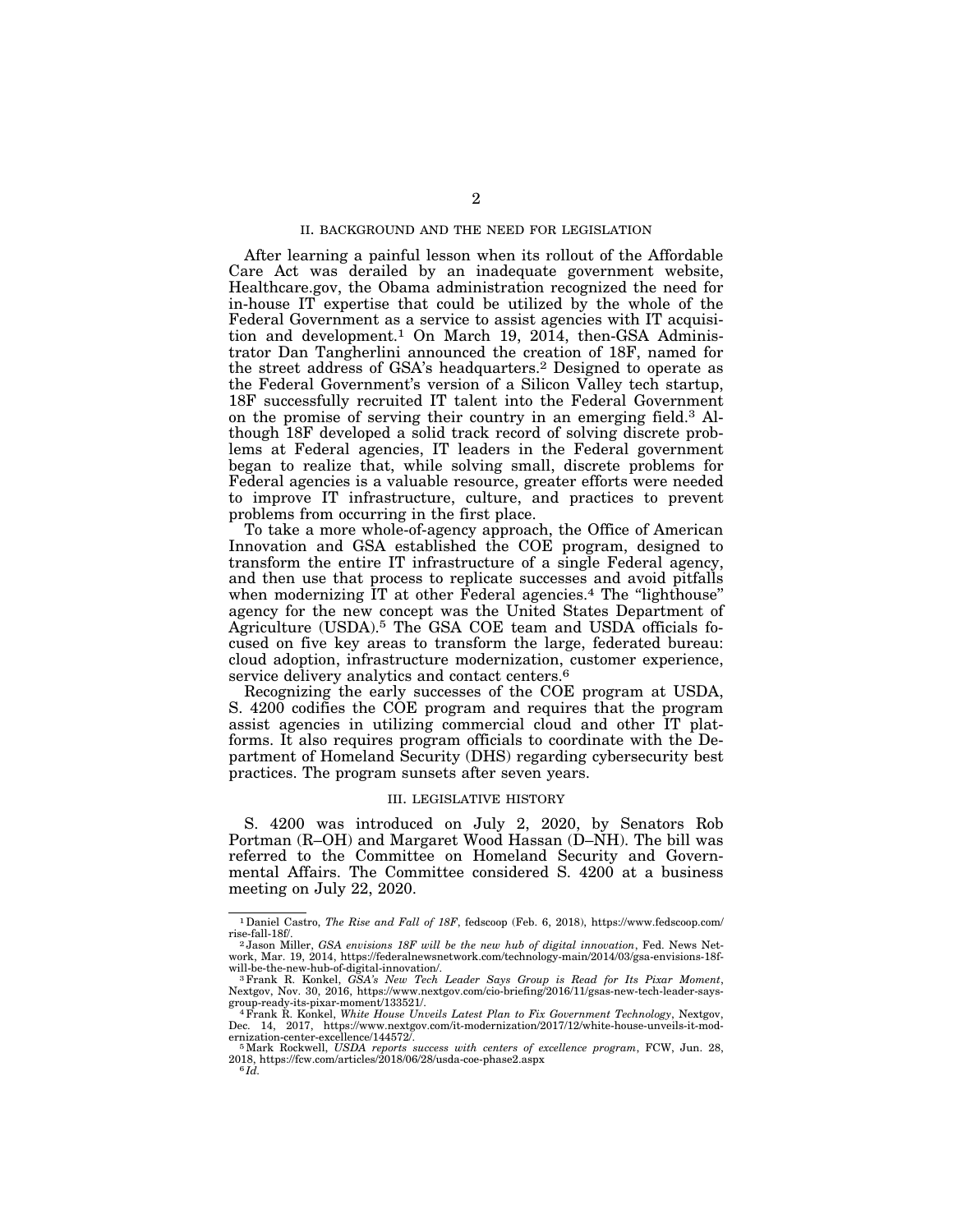During the business meeting, Senator Portman offered a substitute amendment to ensure coordination between GSA and DHS, improve reporting requirements, and add a rule of construction.

The substitute amendment was adopted by voice vote *en bloc*  with Senators Johnson, Portman, Paul, Lankford, Romney, Scott, Enzi, Hawley, Peters, Carper, Hassan, Harris, and Rosen present. The bill, as amended, was reported favorably by voice vote *en bloc*  with Senators Johnson, Portman, Paul, Lankford, Romney, Scott, Enzi, Hawley, Peters, Carper, Hassan, Harris, and Rosen present.

#### IV. SECTION-BY-SECTION ANALYSIS OF THE BILL, AS REPORTED

#### *Section 1. Short title*

This section establishes the short title of the bill as the ''Information Technology Modernization Centers of Excellence Program Act.''

### *Section 2. GSA Modernization Centers of Excellence Program*

Subsection (a) defines the terms "cloud computing," "executive agency,'' and ''program.''

Subsection (b) codifies the Information Technology Modernization Centers of Excellence Program to help agencies update and modernize their IT.

Subsection (c) requires the COE program to improve cooperation between the private sector and executive agencies, encourage agencies to adopt commercial IT practices, and assist agencies in securing commercial cloud computing systems.

Subsection (d) requires the Administrator of GSA and the Secretary of Homeland Security to ensure that the IT, tools, and framework purchased through the COE program provide sufficient cyber security to maintain the integrity of Federal information.

Subsection (e) establishes an annual reporting requirement for the program, and subsection (f) provides a seven-year sunset.

#### V. EVALUATION OF REGULATORY IMPACT

Pursuant to the requirements of paragraph 11(b) of rule XXVI of the Standing Rules of the Senate, the Committee has considered the regulatory impact of this bill and determined that the bill will have no regulatory impact within the meaning of the rules. The Committee agrees with the Congressional Budget Office's statement that the bill contains no intergovernmental or private-sector mandates as defined in the Unfunded Mandates Reform Act (UMRA) and would impose no costs on state, local, or tribal governments.

### VI. CONGRESSIONAL BUDGET OFFICE COST ESTIMATES

U.S. CONGRESS, CONGRESSIONAL BUDGET OFFICE, *Washington, DC, September 24, 2020.* 

Hon. RON JOHNSON, *Chairman, Committee on Homeland Security and Governmental Affairs, U.S. Senate, Washington, DC.* 

DEAR MR. CHAIRMAN: The Congressional Budget Office has prepared the enclosed cost estimate for S. 4200, the Information Technology Modernization Centers of Excellence Program Act.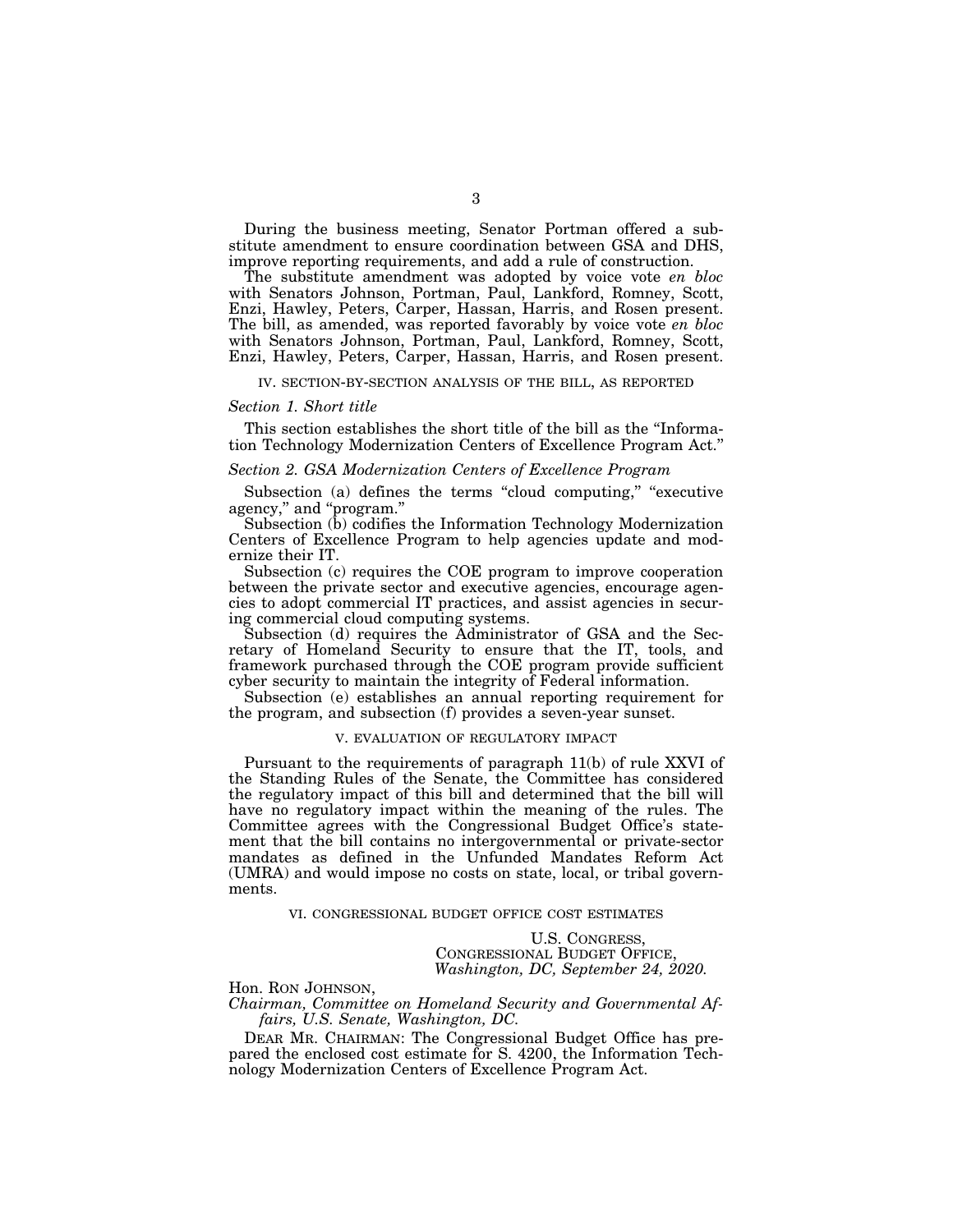If you wish further details on this estimate, we will be pleased to provide them. The CBO staff contact is Matthew Pickford.

Sincerely,

PHILLIP L. SWAGEL, *Director.* 

Enclosure.

| S. 4200, Information Technology Modernization Centers of Excellence<br><b>Program Act</b><br>As ordered reported by the Senate Committee on Homeland Security and Governmental Affairs on July 22,<br>2020 |      |                                     |               |
|------------------------------------------------------------------------------------------------------------------------------------------------------------------------------------------------------------|------|-------------------------------------|---------------|
| By Fiscal Year, Millions of Dollars                                                                                                                                                                        | 2020 | 2020-2025                           | 2020-2030     |
| Direct Spending (Outlays)                                                                                                                                                                                  | o    | Ω                                   |               |
| Revenues                                                                                                                                                                                                   | o    | 0                                   |               |
| Increase or Decrease (-)<br>in the Deficit                                                                                                                                                                 | Λ    | Ω                                   |               |
| Spending Subject to<br><b>Appropriation (Outlays)</b>                                                                                                                                                      | п    |                                     | not estimated |
| Statutory pay-as-you-go<br>procedures apply?                                                                                                                                                               | No   | <b>Mandate Effects</b>              |               |
| Increases on-budget deficits in any<br>of the four consecutive 10-year.                                                                                                                                    | No   | Contains intergovernmental mandate? | No            |
| periods beginning in 2031?                                                                                                                                                                                 |      | Contains private-sector mandate?    | No            |

S. 4200 would establish the Information Technology Modernization Centers of Excellence Program within the General Services Administration (GSA) to encourage and support federal agencies' efforts to modernize their information technology (IT) systems. The bill would require GSA to provide, upon request, assistance in planning and adopting cloud computing systems from commercial sources, optimizing IT infrastructure, and adopting artificial intelligence, among other services.

CBO expects that any budgetary effects from implementing S. 4200 would not be significant because the bill would codify many existing policies and practices. In 2017, GSA established Information Technology Centers of Excellence to accelerate IT modernization in federal agencies.The program spends about \$500,000 annually.

On September 24, 2020, CBO transmitted a cost estimate for H.R. 5901, the Information Technology Modernization Centers of Excellence Program Act, as ordered reported by the House Committee on Oversight and Reform on September 16, 2020. The two pieces of legislation are similar and CBO's estimate of their budgetary effects are the same.

The CBO staff contact for this estimate is Matthew Pickford. The estimate was reviewed by H. Samuel Papenfuss, Deputy Director of Budget Analysis.

VII. CHANGES IN EXISTING LAW MADE BY THE BILL, AS REPORTED

Because this legislation would not repeal or amend any provision of current law, it would not make changes in existing law within